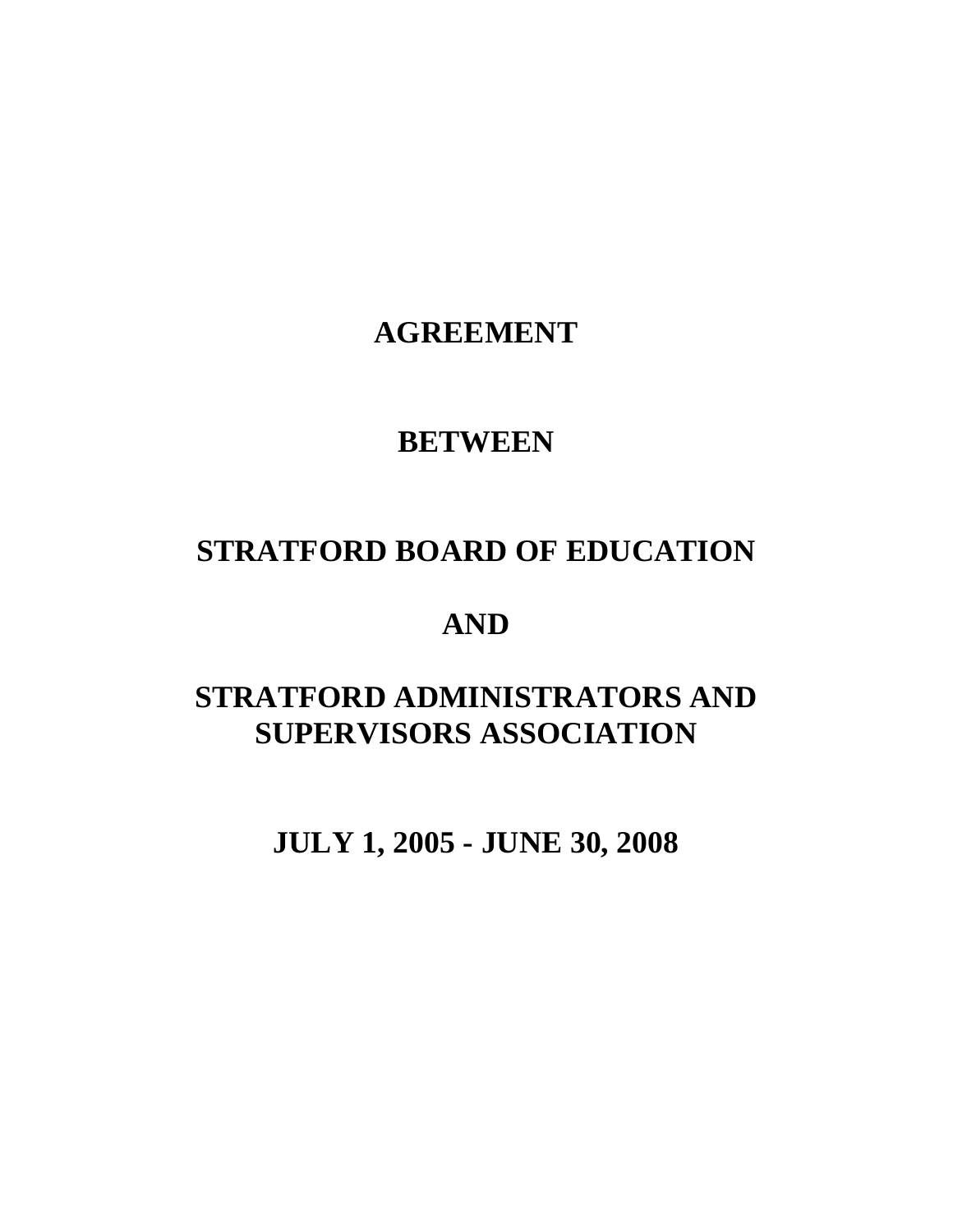# **TABLE of CONTENTS**

| Article I         | Recognition                            | Page 3  |
|-------------------|----------------------------------------|---------|
| Article II        | <b>Negotiation Procedure</b>           | Page 3  |
| Article III       | Grievance Procedure                    | Page 3  |
| Article IV        | <b>Administrator Rights</b>            | Page 5  |
| Article V         | <b>Administrator Employment</b>        | Page 6  |
| Article VI        | <b>Salaries</b>                        | Page 6  |
| Article VII       | Evaluations                            | Page 7  |
| Article VIII      | Certification & Responsibilities       | Page 7  |
| Article IX        | <b>Insurance Protection</b>            | Page 8  |
| Article X         | <b>Sick Leave</b>                      | Page 9  |
| Article XI        | <b>Extended Leaves of Absences</b>     | Page 10 |
| Article XII       | <b>Temporary Leaves of Absence</b>     | Page 11 |
| Article XIII      | Professional Development and           |         |
|                   | <b>Educational Improvement</b>         | Page 12 |
| Article XIV       | Expenses                               | Page 13 |
| <b>Article XV</b> | Mileage Reimbursement                  | Page 13 |
| Article XVI       | Duration and Terms of Agreement        | Page 13 |
|                   | <b>Salary Guide</b>                    | Page 15 |
| Appendix A        | <b>Prescription Drug Plan</b>          | Page 16 |
| Appendix B        | Dental Plan                            | Page 17 |
| Appendix C        | Health Cafeteria Plan Opt-Out Program  | Page 18 |
| Appendix D        | <b>Aetna Health Plan Modifications</b> | Page 19 |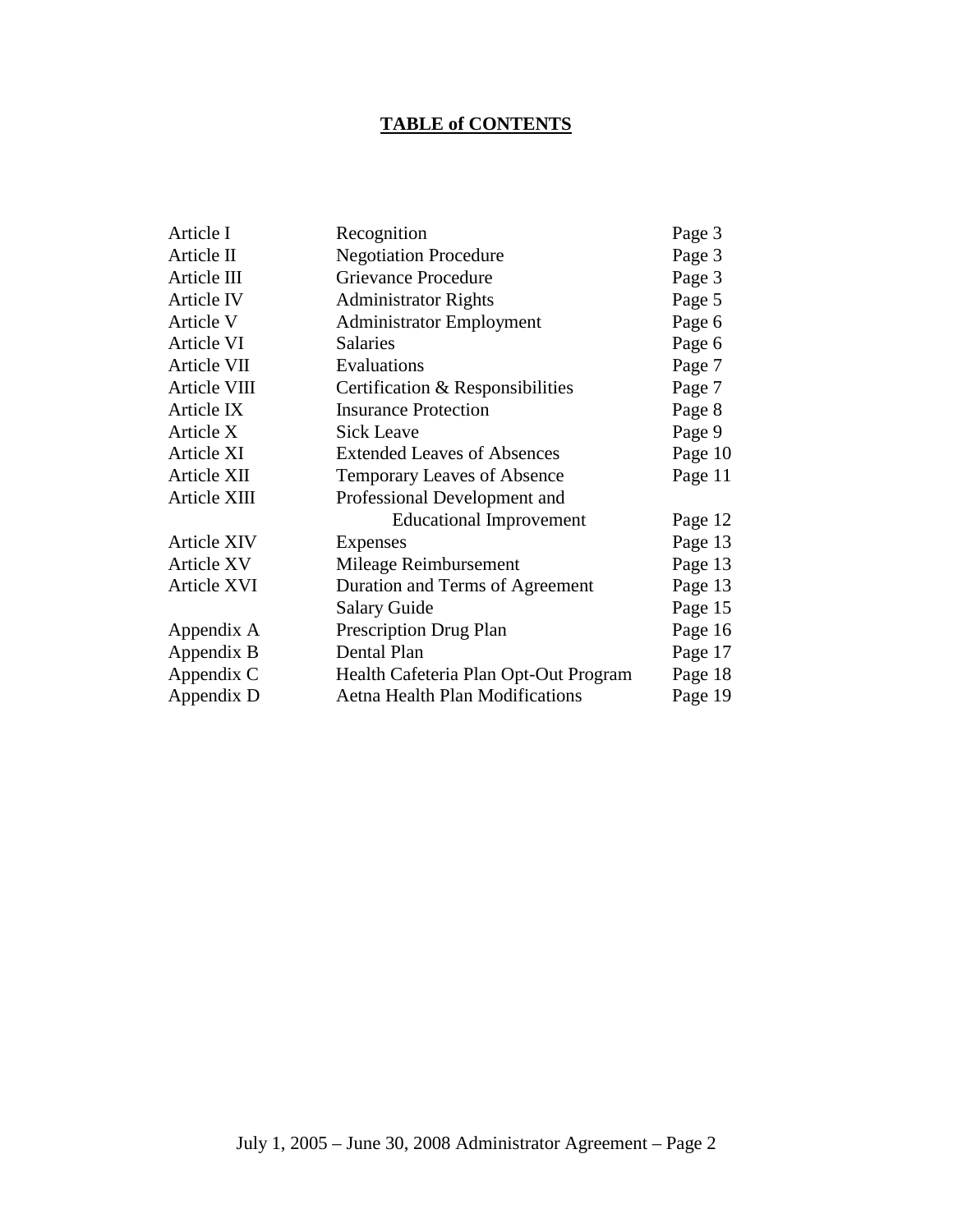#### **ARTICLE I RECOGNITION**

A. The Stratford Board of Education hereby recognizes the Stratford Administrators and Supervisors Association, which represents the majority of the administrators and supervisors, as the exclusive and sole representative for collective negotiations concerning the terms and conditions of employment for the following personnel under contract or employed by the Board:

> Principals Vice Principals **Supervisors Directors**

B. Unless otherwise indicated, the term "administrator" or "administrators" shall mean a member of the Association as defined in A. above.

# **ARTICLE II NEGOTIATION PROCEDURE**

- A. The parties agree to enter into collective negotiations over a successor agreement in accordance with Chapter 123, Public Laws of 1074 in a goodfaith effort to reach agreement on all matters concerning the terms and conditions of employment.
- B. Any Agreement so negotiated shall apply to all administrators, be reduced to writing, be presented to the Board for approval and to the Association for ratification, and upon approval and ratification shall be signed by both parties.
- C. This Agreement shall not be modified in whole or in part by the parties except by an instrument in writing duly executed by both parties.

# **ARTICLE III GRIEVANCE PROCEDURE**

A. Definitions

1. A grievance is a claim based upon the interpretation, application or violation of this Agreement which affects the terms and conditions of employment of an administrator or group of administrators.

2. An "aggrieved person" is the person or persons making the claim or the Association.

July 1, 2005 – June 30, 2008 Administrator Agreement – Page 3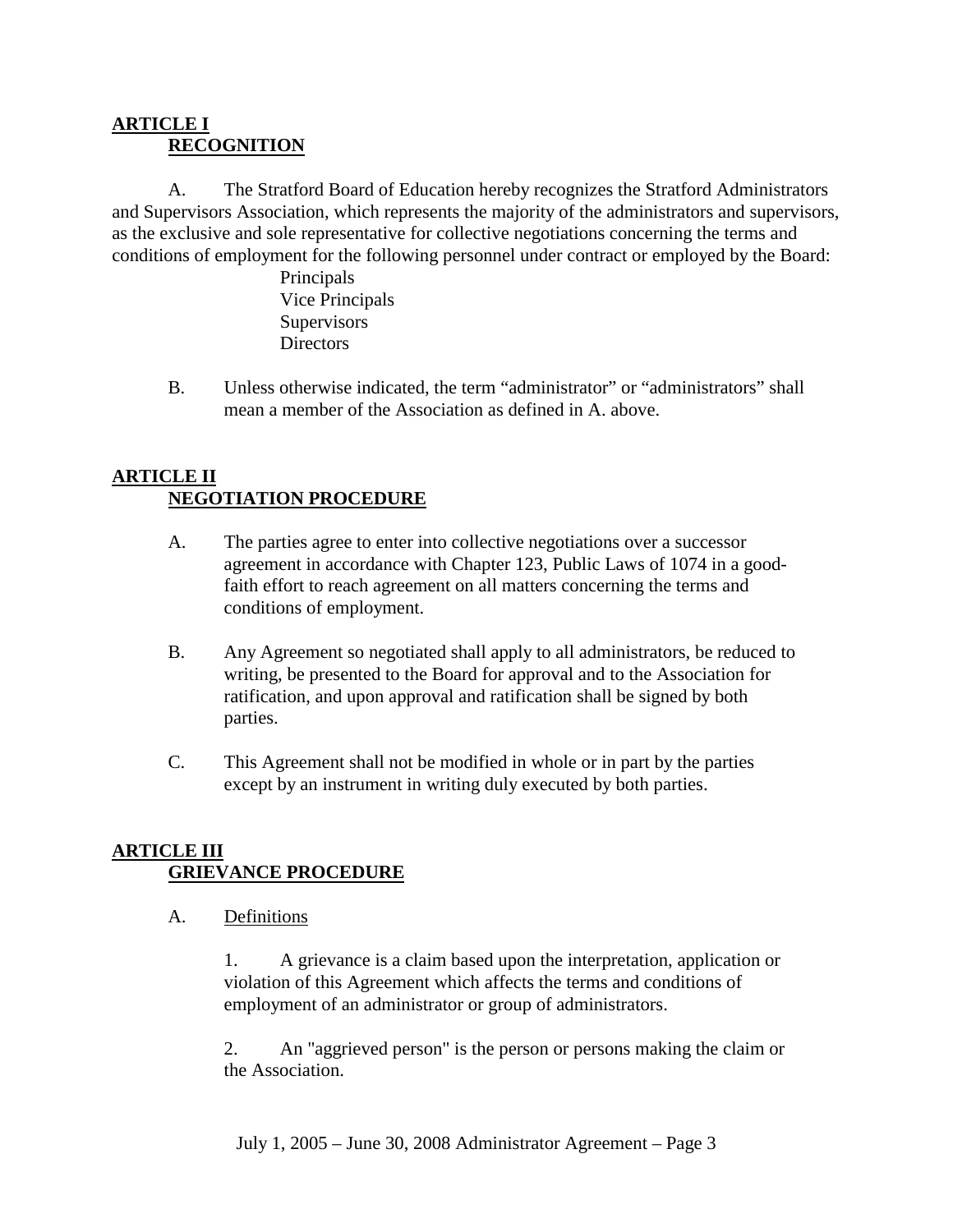3. A "party in interest" is the person or persons making the claim and any person who might be required to take action or against whom action might be taken in order to resolve the claim.

4. A grievance may be filed by an individual member, a group of members or by the Association.

#### B. Purpose

1. The purpose of this procedure is to resolve, at the lowest possible level, problems which may from time to time arise affecting the terms and conditions of employment. Both parties agree that these proceedings will be kept as informal and confidential as may be appropriate at any level of the procedure.

2. Nothing herein contained shall be construed as limiting the right of an administrator having a grievance to discuss the matter informally with any appropriate member of the administration and having an adjustment made which is not inconsistent with the terms of this Agreement.

- C. Procedure
- 1. The individual, group or the Association with a grievance shall reduce it to writing and submit the grievance to the Superintendent within ten (10) work days of its occurrence. The Superintendent has 15 work days after receipt to resolve the grievance.
- 2. In the event that the grievance is not resolved to the satisfaction of the individual, group or the Association, the matter may be brought to the Board of Education within five (5) work days of the response from the Superintendent.
- 3. The Board of Education shall render a written decision within five (5) work days following the Board meeting that the grievance is considered.
- D. Rights of Administrators to Representation

1. Any aggrieved person may be represented at all levels of the grievance procedure by him/herself, with or without legal counsel, or at his/her option by a representative selected or approved by the Association.

2. No reprisals of any kind shall be taken by the Board or any member of the Administration against a party in interest or any other participant in the grievance procedure.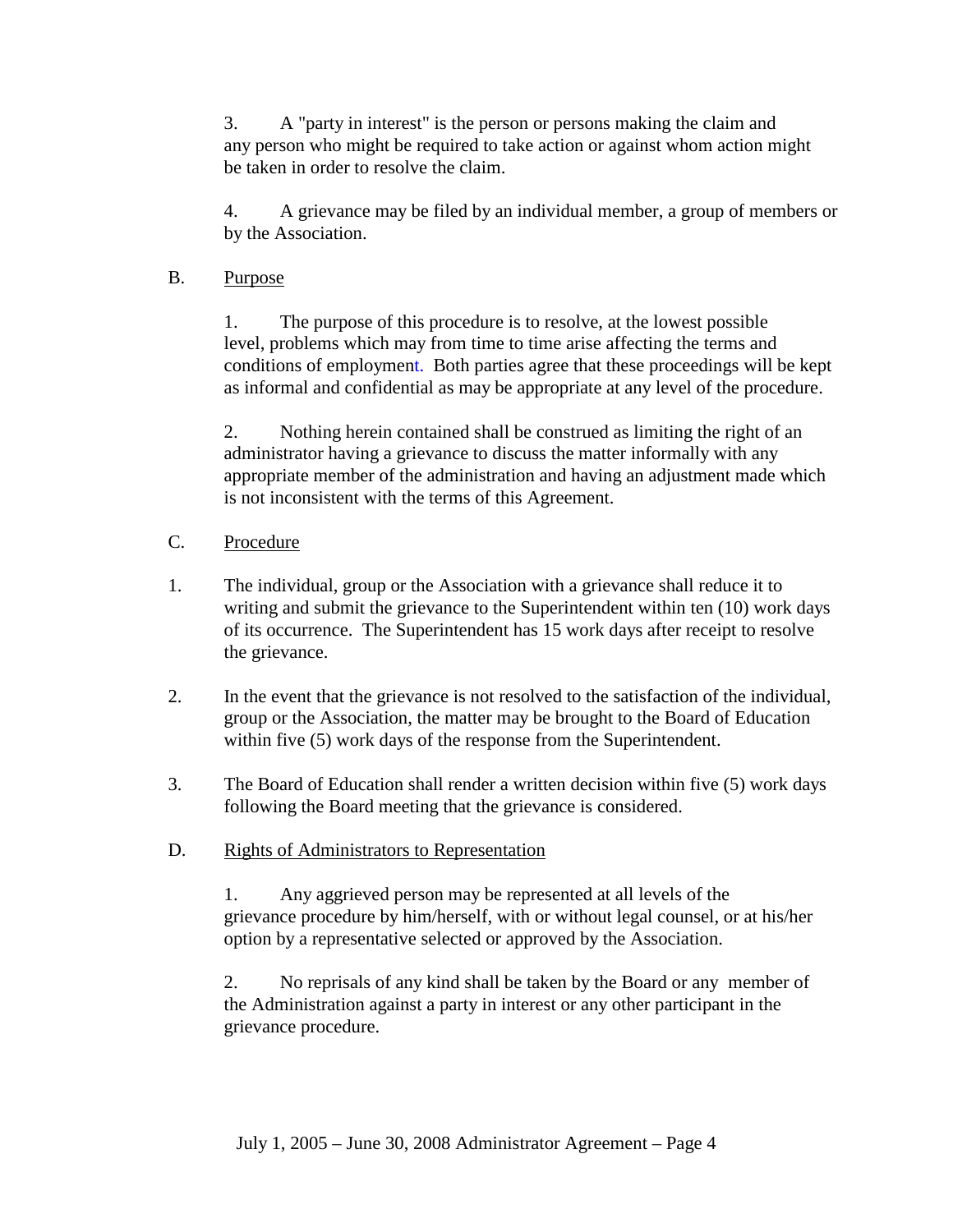#### E. Separate Grievance File

All documents, communications and records dealing with the processing of a grievance shall be filed in a separate grievance file and shall not be kept in the personnel file of any of the participants.

#### F. Meetings and Hearings

All meetings and hearings under this procedure shall not be conducted in public and shall include only such parties in interest and their designated or selected representatives.

# **ARTICLE IV ADMINISTRATOR RIGHTS**

- A. The parties agree that they shall not directly or indirectly discourage, deprive or coerce any administrator in the enjoyment of any rights conferred by Chapter 123 of the Laws of 1974 (N.J.S.A.34:13A-5.3).
- B. Just Cause Provision No administrator shall be discharged, disciplined, reprimanded, reduced in rank or compensation, or deprived of any professional advantage or given an adverse evaluation of his/her professional services capriciously or arbitrarily.
- C. Required Meetings or Hearings Whenever any administrator is required to appear before the Superintendent, or his designee, Board or any committee, member, representative or agent thereof concerning any matter which could result in termination of employment, then he/she shall be given prior written notice of the reasons for the meeting or interview and shall be entitled to have a representative present to advise him/her and represent him/her during such meeting or interview. Any suspension of an administrator by the Superintendent and Board action, pending charges, shall be with pay. The Board, upon certification of charges to the Commissioner of Education, may suspend the administrator without pay as provided by law. The Association will cooperate with the Board in the recovery of any funds due to the Board by any suspended administrator.

#### D. Criticism of Administrators

1. Any criticism by the superintendent, or Board member of any administrator, shall be made in confidence and not in the presence of staff members, students, parents or other public gatherings, unless public comment or discussion is requested by the administrator or unless it is part of a legal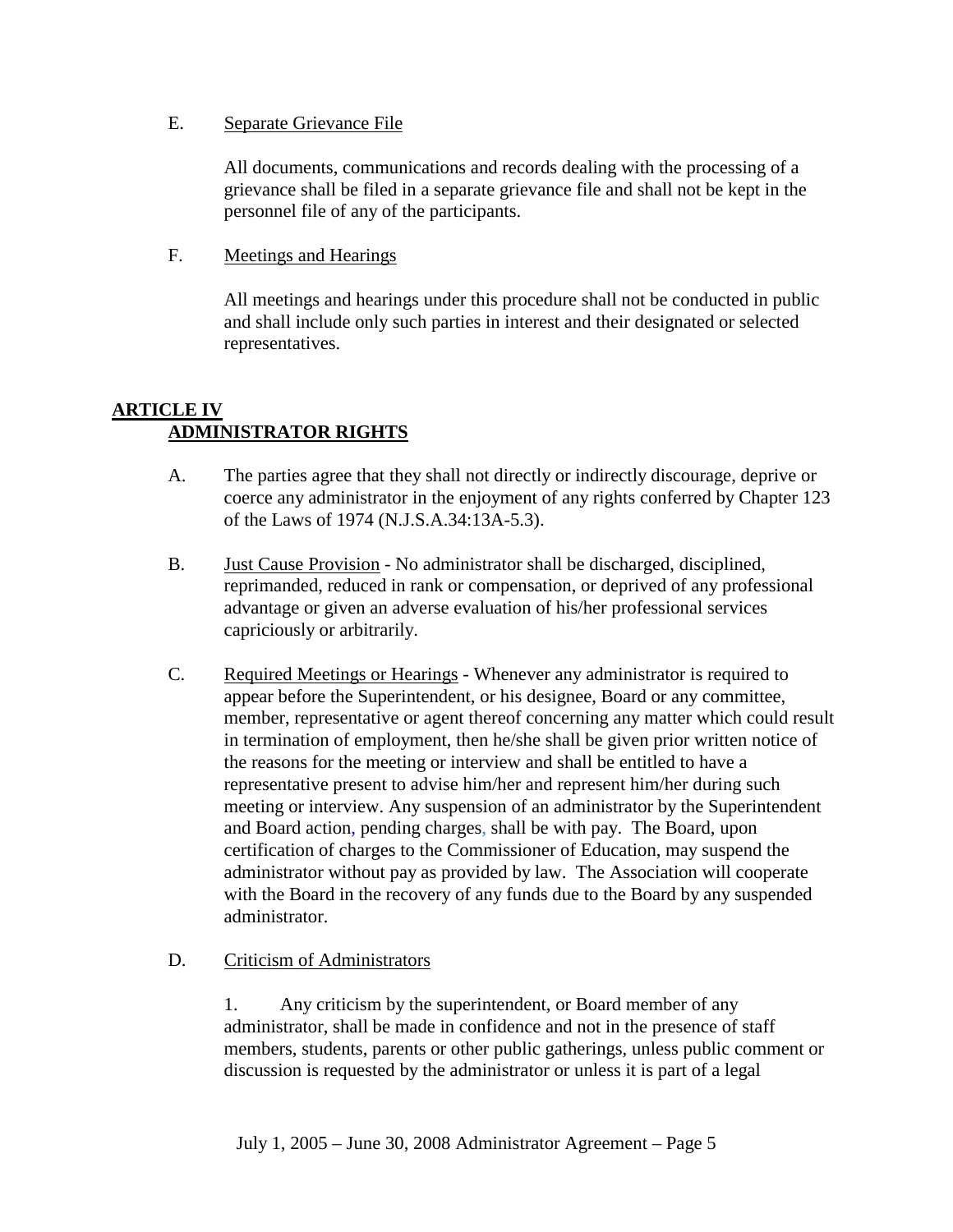proceeding (i.e. Superior Court, Office of Administrative Law, PERC Hearing).

2. If any complaint is made by any person which may affect the evaluation of an Administrator, the Superintendent shall apprise the Administrator of the nature of the complaint and attempt to resolve it within the framework of district procedures. Nothing herein shall limit the Administrator's right to request a grievance under Article III.

#### E. Reimbursement for Personal Property Damage

1. The Board shall reimburse administrators for the reasonable value of clothing or other personal property damaged, destroyed or stolen as the result of an assault or vandalism while on school property or while acting in the discharge of his/her duties within the scope of his/her employment.

2. The Board's liability shall not exceed the personal loss insurance coverage limitations maintained by the Board and shall not extend to motor vehicles of the administrators.

3. Administrators who use their own property pursuant to prior authorization from the superintendent to fulfill their jobs shall be entitled to reimbursement for any damage which occurs to the property during their use while the individual is performing his/her job responsibilities.

## **ARTICLE V ADMINISTRATOR EMPLOYMENT**

As professionals, Administrators are expected to devote to their assignments the time necessary to complete their job responsibilities.

#### **ARTICLE VI SALARIES**

- A. Salary Schedule The salaries of the various administrators covered by this Agreement as set forth as shown in the Salary Guide.
- B. Methods of Payment
	- 1. The Board agrees to pay two (2) salary checks per month.
	- 2. The dates of payment shall be on the 15th and 30th of each month.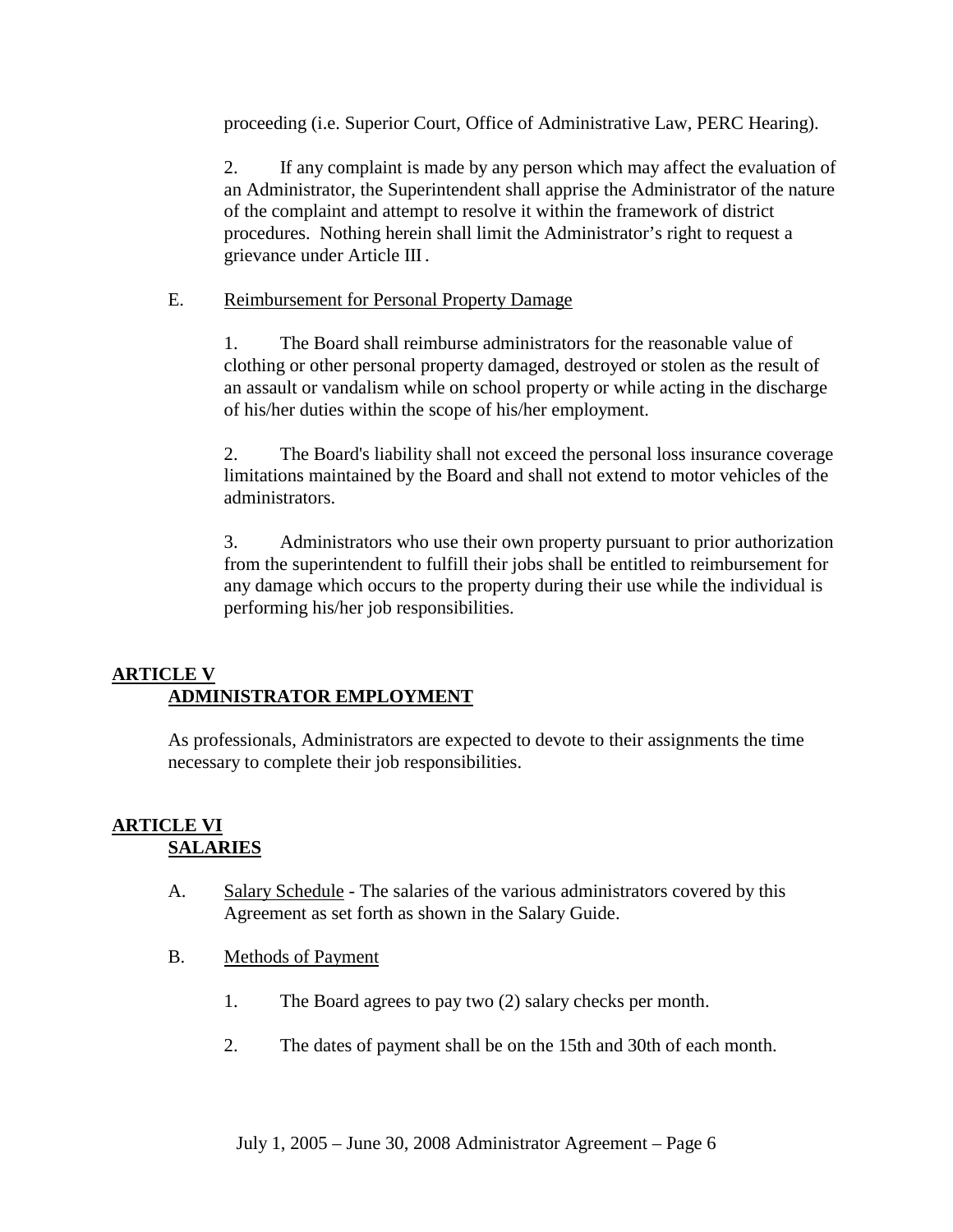3. If the 15th or the 30th falls on a weekend or a holiday, the Board agrees to pay the salary check on the last school day preceding the weekend or the holiday.

4. On twelve (12) month contracts, the Board agrees to pay twenty-four (24) equal payments.

5. Changes to 1. through 4. above will be made, without negotiating, to be consistent with changes made to the Agreement Between the Stratford Board of Education and the Stratford Education Association.

6. The Board agrees to make available electronic direct deposit of administrators' paychecks provided the administrators individually authorize the Board to do so.

# **ARTICLE VII EVALUATIONS**

- A. Written Evaluations All written evaluations shall be submitted to the administrator involved for his/her review, comment and signature. The signature of said administrator shall not be construed to be an acceptance of the contents of the evaluation but rather to indicate that he has had the opportunity to review it.
- B. Inspection of Evaluation Reports Administrators shall be permitted to examine evaluation reports in their personnel folder, as maintained in the Office of the Superintendent, in the presence of the Superintendent.

## **ARTICLE VIII CERTIFICATION AND RESPONSIBILITIES:**

- A. Certification The Administrator shall hold a valid and appropriate certificate to act as an Administrator in the State of New Jersey.
- B. Responsibilities -- The Administrator agrees to faithfully perform the duties of his/her position as set forth in the job description for the position and in accordance with all applicable laws, regulations, policies, and directives.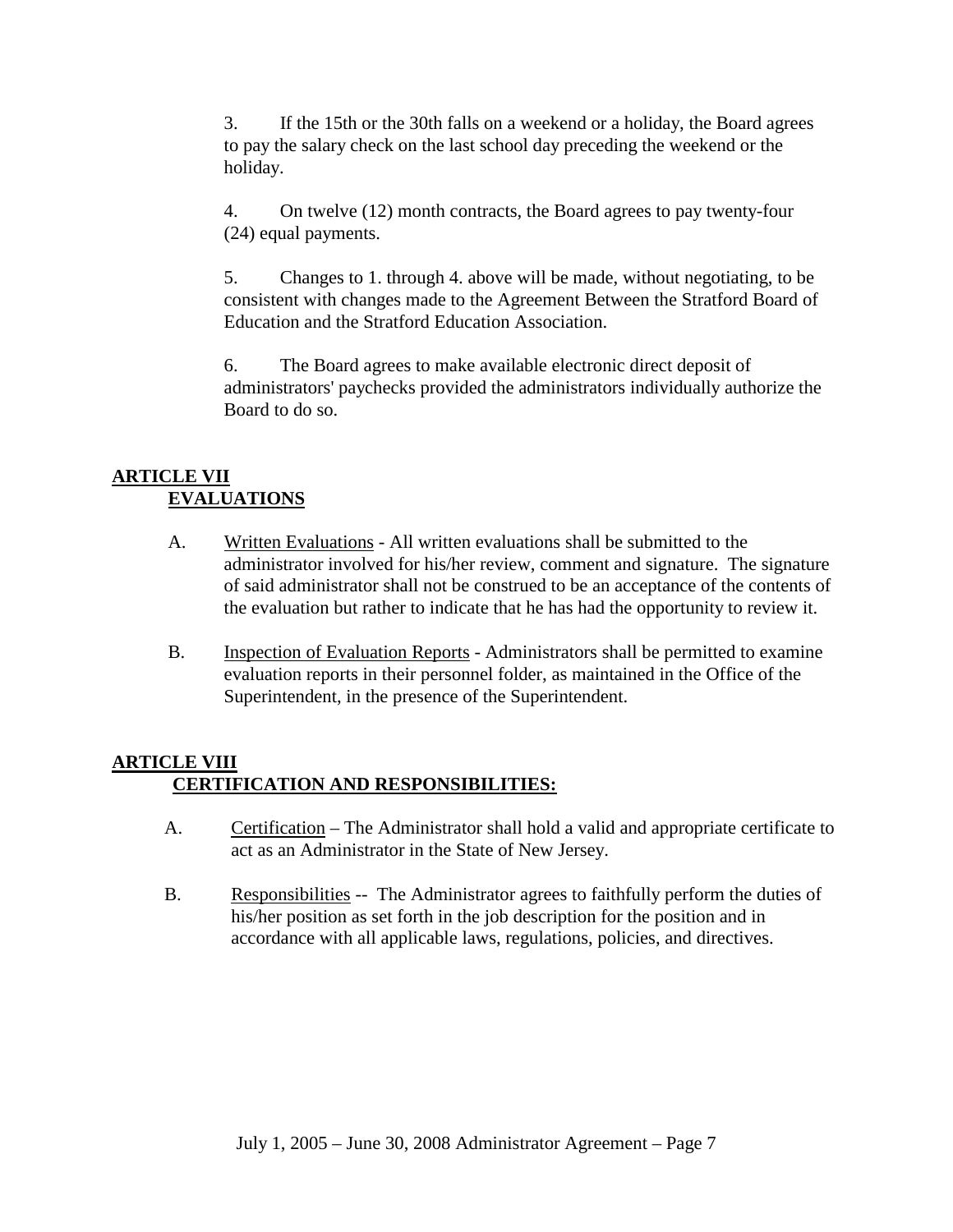#### **ARTICLE IX INSURANCE PROTECTION**

All administrators will be eligible to select between two (2) health benefits options. Plan A – Group Coverage (Health, Prescription and/or Dental) pursuant to the terms and conditions set forth below. Plan B – Opt-Out pursuant to the terms and conditions set forth below.

A. Administrator and dependent coverage shall be board paid for all administrators as listed below. Patriot X coverage only for administrators enrolled in/covered by Patriot X as of June 30, 2005.

| <b>Health Insurance</b>   | <b>Prescription Insurance</b> | Dental Insurance          |
|---------------------------|-------------------------------|---------------------------|
| Administrator & Dependent | Administrator & Dependent     | Administrator & Dependent |
| Coverage through          | Coverage                      | Coverage                  |
| Patriot V                 |                               |                           |

Patriot X administrator and dependent coverage for those not enrolled in/covered by Patriot X as of June 30, 2005 is available through a payroll deduction of the premium difference between Patriot V and Patriot X.

B. Opt – Out (Appendix  $C$  – Summary of Benefits)

Administrators who supply proof of other adequate health, dental and/or prescription care coverage may apply to receive cash payments in the form of additional taxable pay as follows: 50% of premium rate currently in effect based on prior year coverage (i.e. family, husband/wife, parent/child(ren), single)

- C. Income Protection (Disability Insurance) The Board shall pay income protection coverage through American General Insurance Company or Prudential Benefits Insurance Company at \$500.00 per year, per administrator.
- D. The Board reserves the right to change insurance carriers provided the new carrier provides benefits equal to or better than those in existence at the time of the change. The Association shall have the right to examine any change in carriers.
- E. Changes to A. through C. above will be made, without negotiations, to be consistent with changes made to the Agreement Between the Stratford Board of Education and the Stratford Education Association. If changes create a payroll deduction, the Board will pay the cost of said payroll deduction.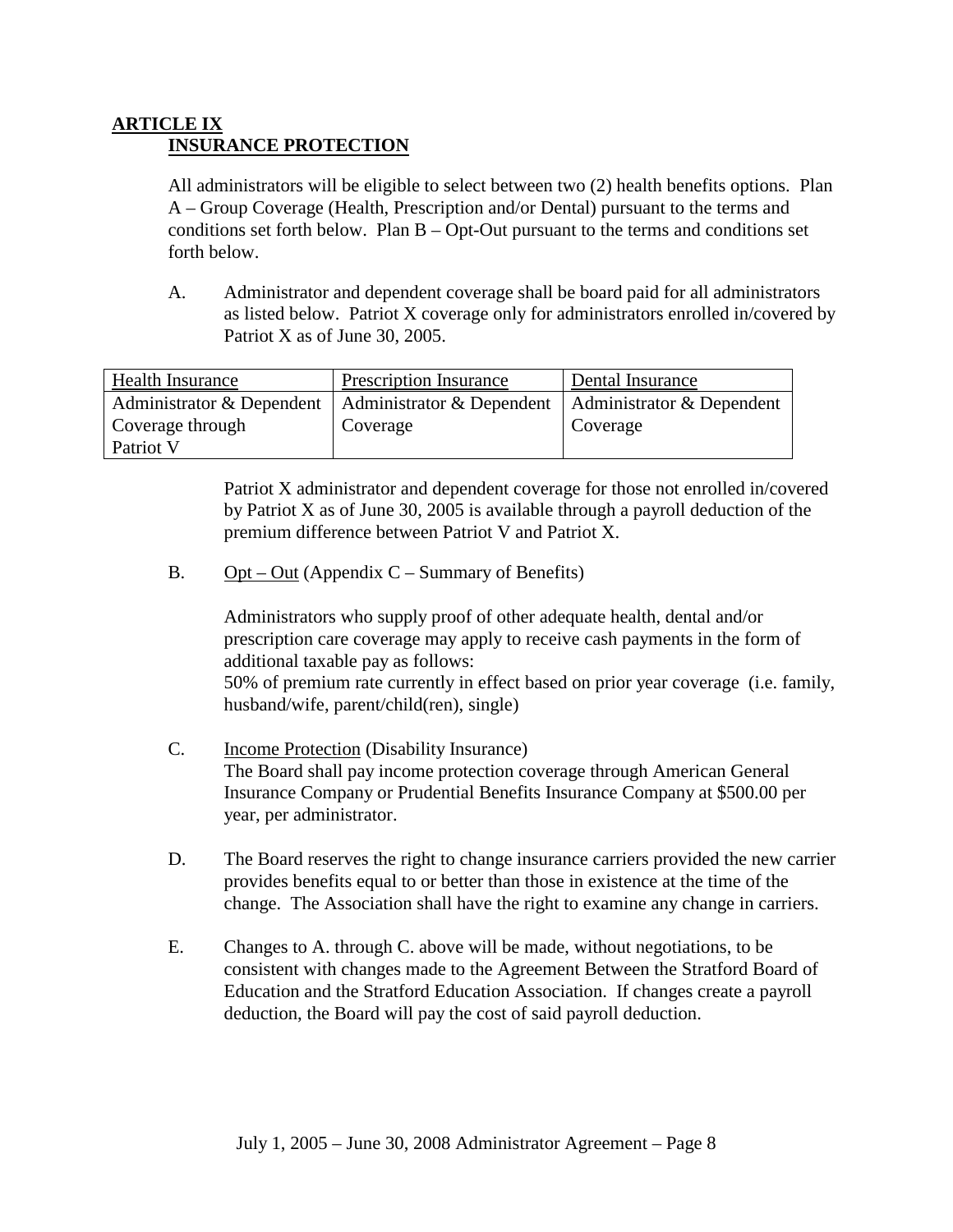#### **ARTICLE X SICK LEAVE**

A. 1. Any administrator who is hired after July  $1<sup>st</sup>$  shall be entitled to one (1) sick leave day per month for the balance of that work year. Thereafter, said administrator shall be entitled to twelve (12) sick leave days per year.

2. Unused sick leave days shall be accumulated from year to year with no maximum limit.

3. The need for presentation of a medical certificate after sick leave shall be at the discretion of the Superintendent.

4. The Board shall maintain a record of sick days accumulated and provide each administrator with an accounting no later than October 1 of the school year.

- B. Notification of Illness Administrators shall notify the superintendent of anticipated absence due to illness as early as possible, but no later than 7:00 A.M. the morning of the absence.
- C. Reimbursement for Unused Sick Leave

1. Each administrator who applies for retirement to TPAF shall be paid for unused accumulated sick leave at \$100 per day up to 200 days for a maximum of \$20,000.

2. Such pay will not be considered part of any employee's annual salary nor calculated as salary for pension purposes. Payment will be made in two (2) equal installments. The first installment is to be made on following January  $15<sup>th</sup>$  in the first year after the administrator retires and the second installment is to be made on the following January  $15<sup>th</sup>$  in the second year after the administrator retires.

3. In order to comply with this provision, eligible administrators must submit a letter of retirement to the Board of Education. At that time, the state retirement application form will be provided for completion and processing.

4. All other accumulated unused sick leave provisions do not apply to those exercising their eligibility under this provision.

5. In the event of the death of an administrator exercising eligibility under this provision, the employee's eligible benefit shall be made to the administrator's estate.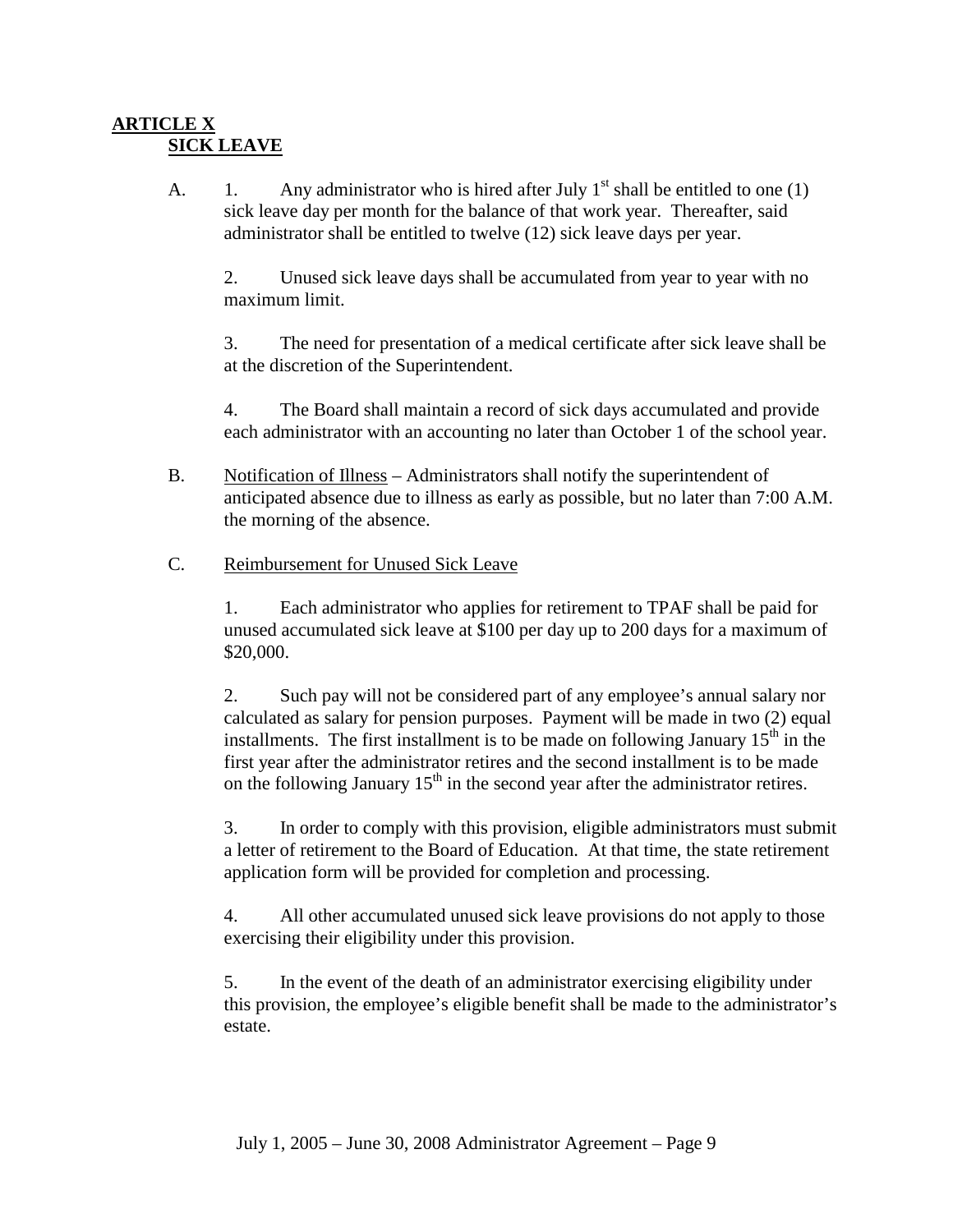6. As per individual employment contracts, 50 sick days granted to Carol Vita and James Vacca effective with the first day of employment shall not be reimbursable at retirement.

D. Attendance Incentive

As a financial incentive for attendance, administrators shall be paid as follows:

- 1. No sick or personal days \$300 per year
- 2. No sick days \$175 per year
- 3. No personal days \$125 per year.

Bereavement days as listed in Article XII, Section B are excluded*.*

#### **ARTICLE XI EXTENDED LEAVES OF ABSENCES**

- A. Pregnancy Disability/Child Rearing/Adoption
	- 1. Pregnancy Disability:

a. Any regularly appointed administrator seeking a leave of absence for reasons of pregnancy disability shall notify the Superintendent, in writing, no later than five (5) months prior to the expected birth. The letter shall set forth the commencement date of the requested leave of absence and the date she desires to return from said leave.

b. Any pregnant administrator will be deemed eligible to utilize accumulated sick leave as follows:

- (1) Up to twenty (20) working days prior to the date of the birth.
- (2) Up to twenty (20) working days after the date of birth.

#### 2. Child Rearing:

Any administrator seeking a leave of absence for reasons of child rearing shall notify the Superintendent, in writing, no later than 30 days prior to the commencement date of said leave request.

3. Adoption:

Any administrator adopting a child may receive similar leave which shall commence upon receiving defacto custody of said child, or earlier if necessary, to fulfill the requirements of the adoption.

4. Any administrator may return to work within the school year in which the leave begins, provided he/she requested to do so in the original application. Any extension or reduction of absence within the same school year shall only be allowed at the discretion of the Board, provided extension or reduction is made following the original application but prior to the original commencement date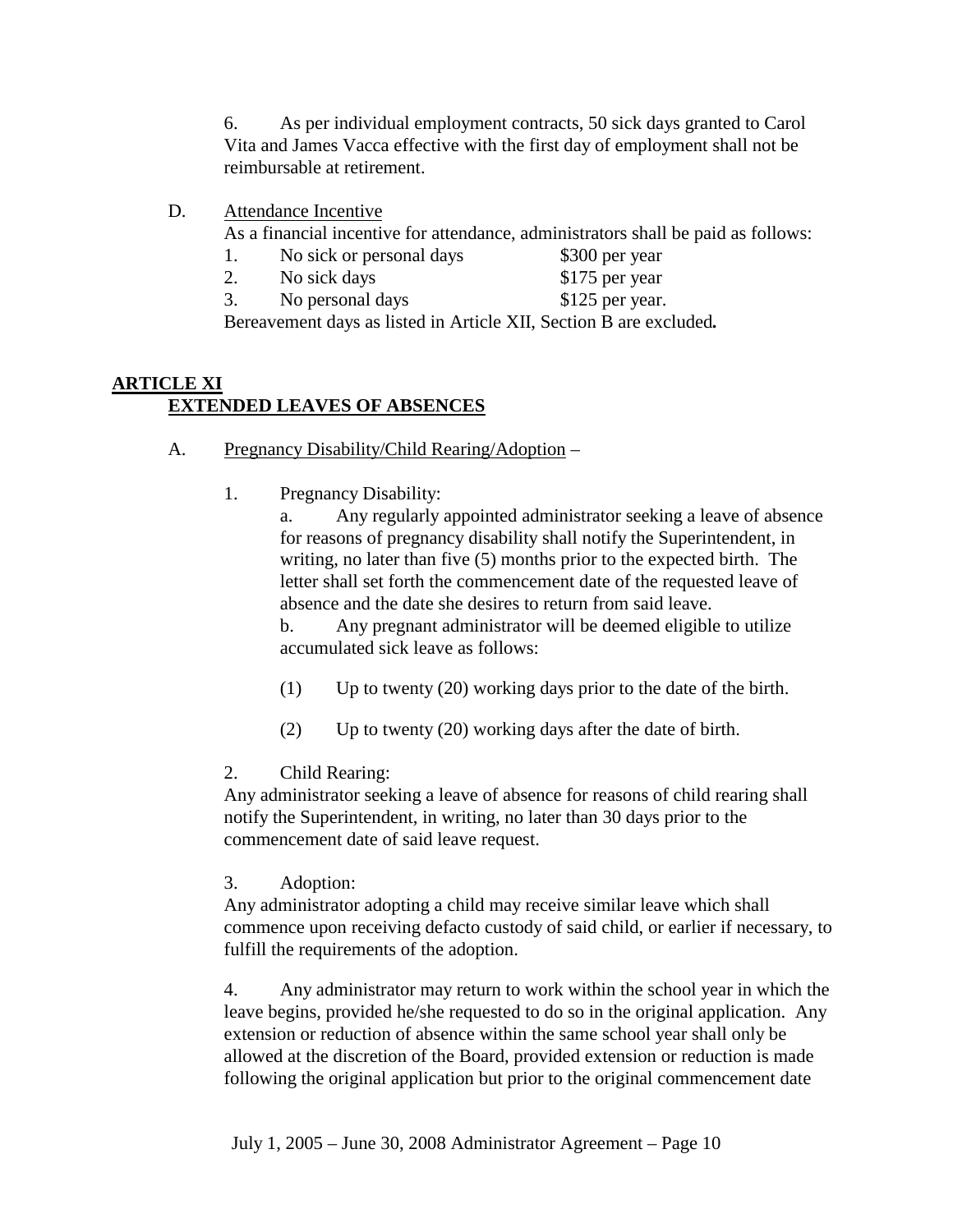and that such extension or reduction will not substantially interfere with the administration of school.

5. The Board shall not be required to extend the leave of non-tenured administrators beyond the school year for which they were hired. Non-tenured administrators wishing to return for the following school year shall be considered by the Board for reemployment.

6. Any tenured administrator shall be permitted to return to work at the beginning of any of the two (2) school years following the school year in which the original leave commences, provided she/he has given the Board written notice of the intention to do so not less than six (6) months prior to the beginning of the school year in which he/she wishes to return. (March  $1<sup>st</sup> - 10$  month administrators; January  $1<sup>st</sup> - 12$  month administrators)

7. Any leave of absence described in this article shall count towards leave under the Federal and/or State Family Medical Leave Acts, except as stated in 1.b. above.

- B. Return From Leave Any administrator granted a leave of absence under this policy shall be eligible for a salary increment provided he/she has completed at least 93 days of service to the District in the year in which the leave commences.
- C. In the event that any provision of this Article should be found contrary to any New Jersey School Law, the statutory language shall supersede the language in this Agreement.

## **ARTICLE XII TEMPORARY LEAVES OF ABSENCE**

A. Personal Leave Days

1. Should it be necessary for a person to be absent for urgent personal reasons, up to five (5) days per year of absence is allowed with full pay.

2. Examples of personal leave days include but are not limited to the following:

- **Funeral of others not listed under B. Bereavement**
- **Illness of immediate family**
- -Marriage of administrator or family member
- Receipt of own college degree
- -Other reasonable/logical situations that require personal leave.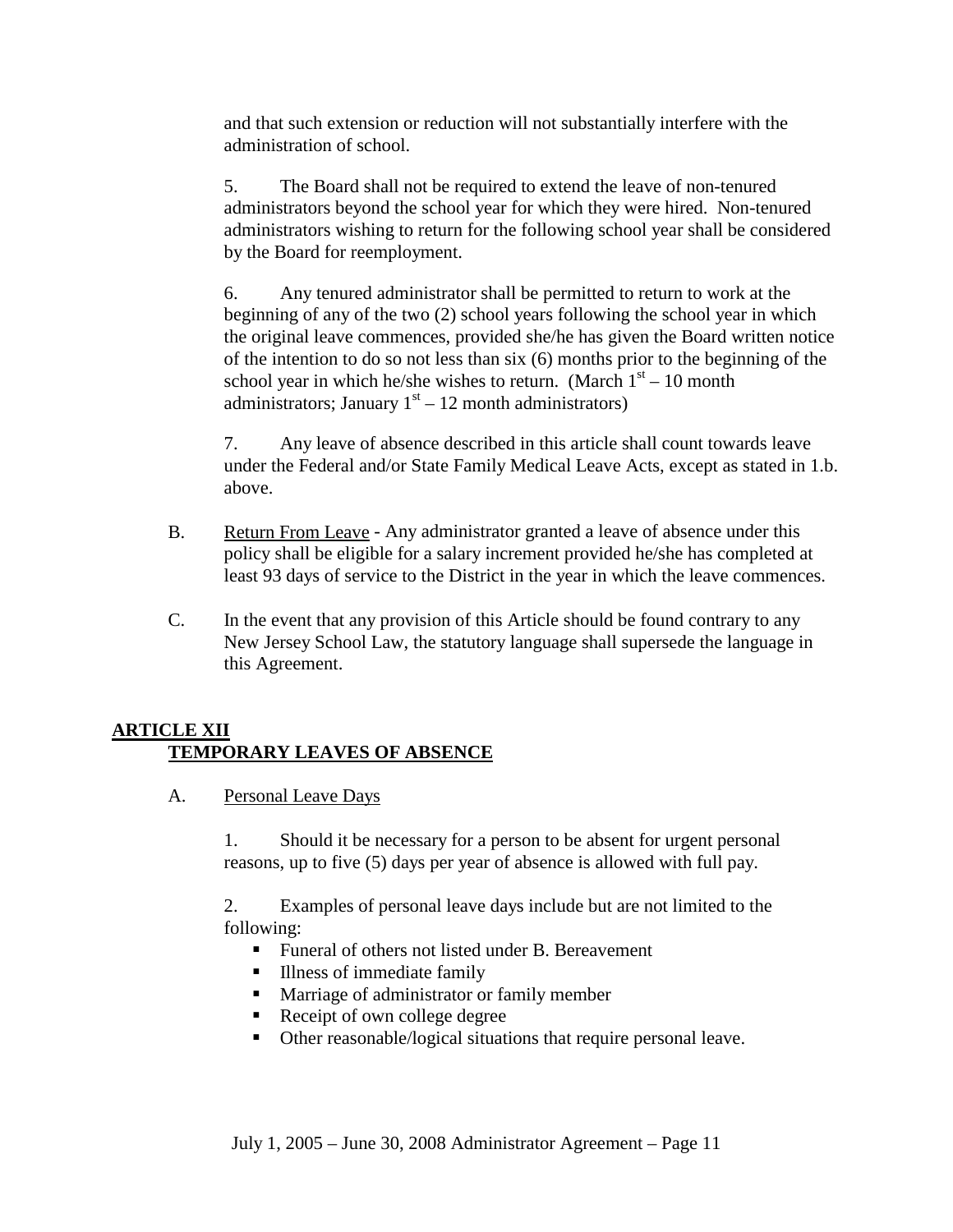3. The Board may allow additional absence without pay, provided a written request is made in advance to the Superintendent and proof can be established that such absence is necessary.

4. Unused personal leave days, to a maximum of five (5) days per year, from the above paragraph, may be used for sick leave days, either in the current year or become cumulative sick leave.

#### B. Bereavement

1. In case of absence due to death of immediate family member (parent, husband, wife, child, brother or sister), full salary shall be paid for a period through five (5) consecutive school days per incident. The maximum number of bereavement days for immediate family per year will be ten (10) days.

2. In case of absence due to death of extended family member (father-in-law or mother-in-law, whether or not residing in the immediate household), full salary shall be paid for a period of up to three (3) consecutive school days.

# **ARTICLE XIII PROFESSIONAL DEVELOPMENT AND EDUCATIONAL IMPROVEMENT**

A. The Board agrees to reimburse each administrator for three (3) credit courses up to \$1,750.00 or the actual cost, whichever is less, up to a maximum of two courses per year. The courses are to be pre-approved by the Superintendent.

1. Official confirmation in writing of successful completion of each course must be presented to the Superintendent sixty (60) days after the completion of the course or whenever released by the college.

2. Reimbursement for summer courses will apply if the administrator has a signed contract for the following year and returns in September to assume his/her duties until January 1.

3. A grade of "B" or better must be achieved to receive reimbursement for graduate credits under Sections A and B above.

B. The Board shall pay the tuition and other reasonable expenses incurred by an administrator for additional coursework required by the State or Board of Education to maintain that administrator's current assignment.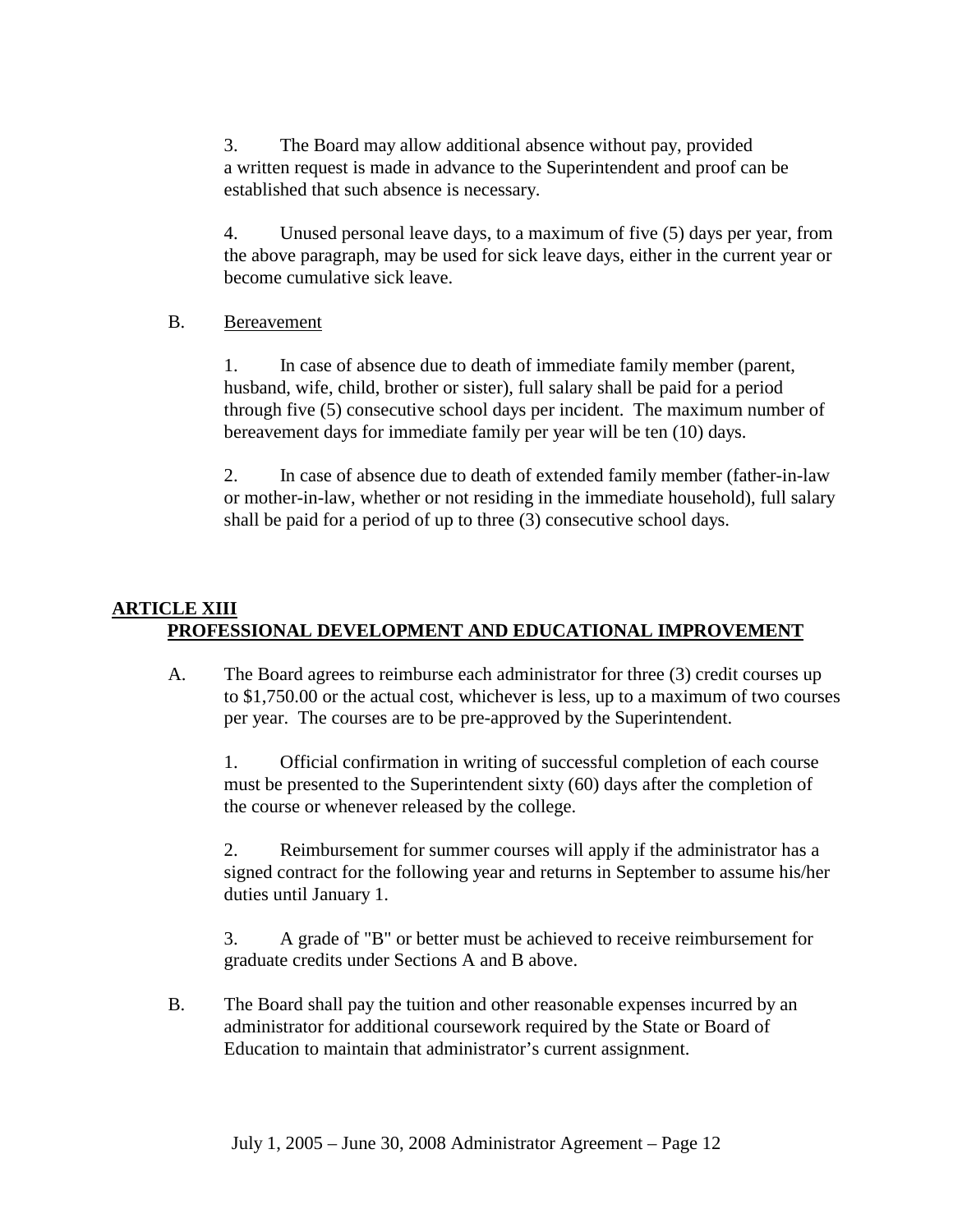C. The Administrators shall attend and participate in appropriate professional meetings and organizations. This participation may be at the county and state level, the reasonable expenses for said participation to be by the Board in order that the Administrator has the opportunity to continue his/her professional development. Professional membership (only) will be paid in full by the Board limited to N.J.P.S.A. and its respective national organization. Other appropriate professional memberships shall be paid by the Board with a maximum charge of \$200.00 per Administrator per year. The Administrator shall also be entitled to attend one national conference, if recommended by the Superintendent and Board approved, once every other year.

#### **ARTICLE XIV EXPENSES**

Reimbursement for all reasonable expenses incurred by the Administrator in the performance of his/her duties under this agreement shall be made provided the Administrator submits verification of such expenses in accordance with the policies of the Board. Any expenses in excess of \$50 shall be reimbursed only with prior approval of the Superintendent.

#### **ARTICLE XV MILEAGE REIMBURSEMENT**

An administrator who uses his/her personal automobile for school business shall be compensated at the rate specified under the Federal Tax Regulations for the use of a personal automobile for business purposes (as a deduction from gross income) for the calendar year for which the administrator's automobile was so used.

#### **ARTICLE XVI DURATION AND TERMS OF AGREEMENT**

THIS AGREEMENT shall be effective as of July 1, 2005 and shall continue in effect until June 30, 2008.

Unless otherwise provided in this Agreement, nothing contained herein shall be interpreted and/or applied so as to eliminate, reduce or otherwise detract from any administrator benefit existing prior to its effective date.

THIS AGREEMENT represents and incorporates the complete and final understanding and settlement by the parties of all negotiable issues which were or could have been the subject of negotiations. During the term of this Agreement, neither party will be required to negotiate with respect to any such matter, whether or not covered by this Agreement,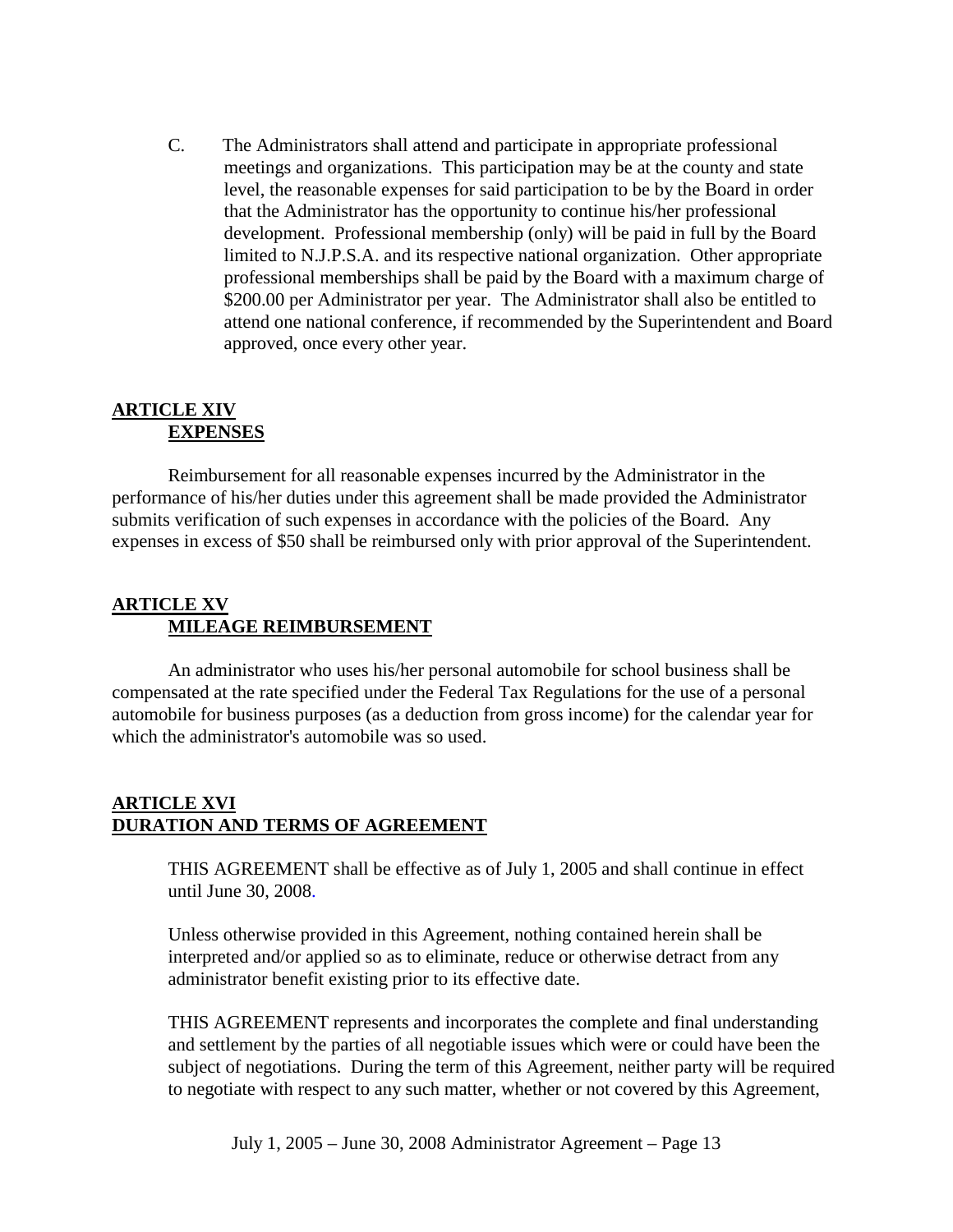and whether or not within the knowledge or contemplation of either or both parties at the time they negotiated or signed this Agreement.

IN WITNESS WHEREOF, the representatives of the parties hereto have set their hands and seals to this agreement this 20th day of June 2005.

\_\_\_\_\_\_\_\_\_\_\_\_\_\_\_\_\_\_\_\_\_\_\_\_\_\_\_\_\_\_\_\_\_ \_\_\_\_\_\_\_\_\_\_\_\_\_\_\_\_\_\_\_\_\_\_\_\_\_\_\_\_\_\_\_\_\_

\_\_\_\_\_\_\_\_\_\_\_\_\_\_\_\_\_\_\_\_\_\_\_\_\_\_\_\_\_\_\_\_\_ \_\_\_\_\_\_\_\_\_\_\_\_\_\_\_\_\_\_\_\_\_\_\_\_\_\_\_\_\_\_\_\_\_

#### STRATFORD BOARD OF STRATFORD ADMINISRTATORS AND EDUCATION SUPERVISORS ASSOCIATION

James J. Camburn, President Carol Vita, President

Denise DiGiandomenico, Secretary Michele D'Amore, Secretary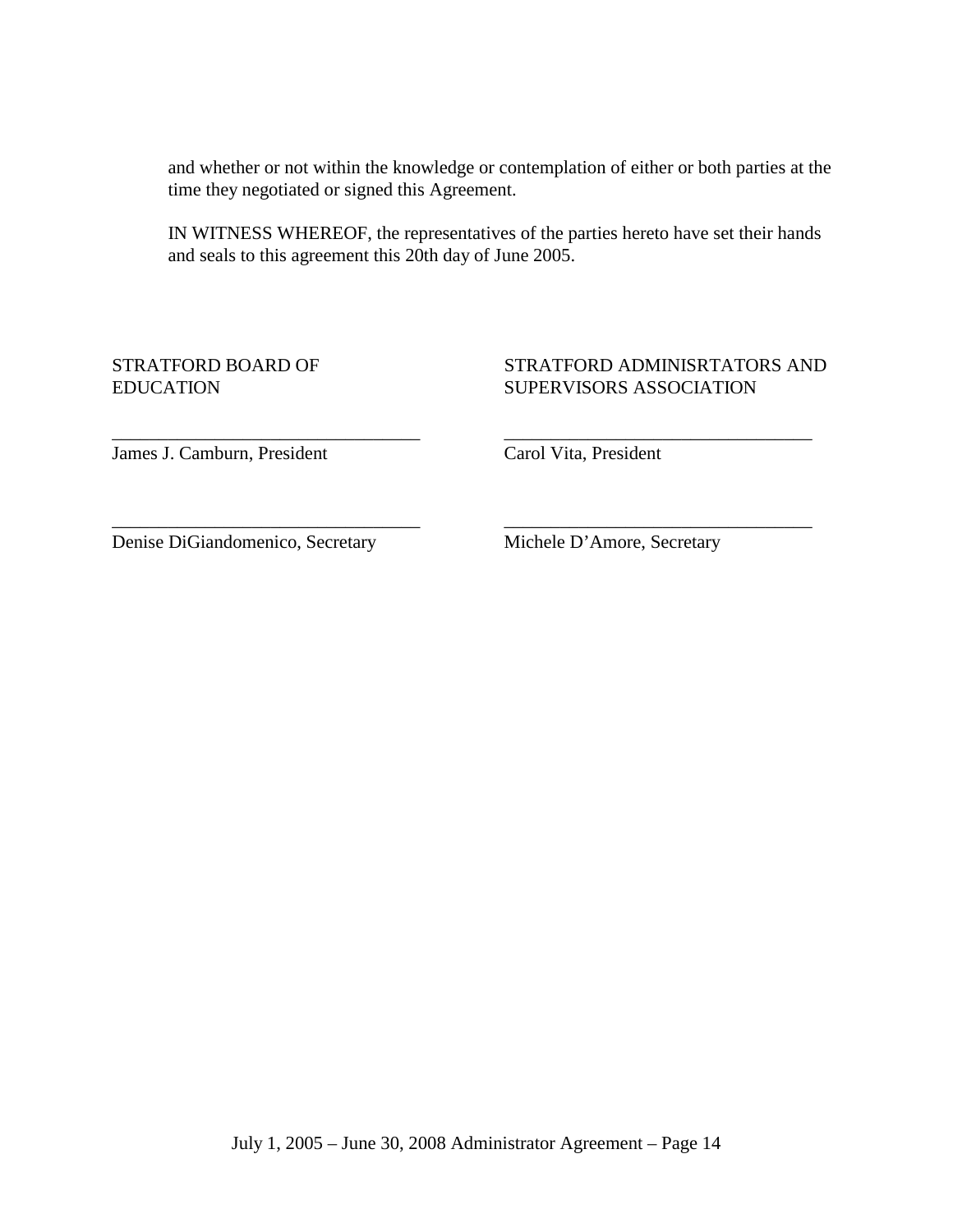# **SALARY GUIDE**

|                 | 2005-2006 | 2006-2007 | 2007-2008 |
|-----------------|-----------|-----------|-----------|
| Michele D'Amore | \$82,273  | \$85,992  | \$88,572  |
| Ann Hall        | \$85,747  | \$89,623  | \$92,312  |
| James Vacca     | \$72,821  | \$76,113  | \$78,396  |
| Carol Vita      | \$97,615  | \$102,027 | \$105,088 |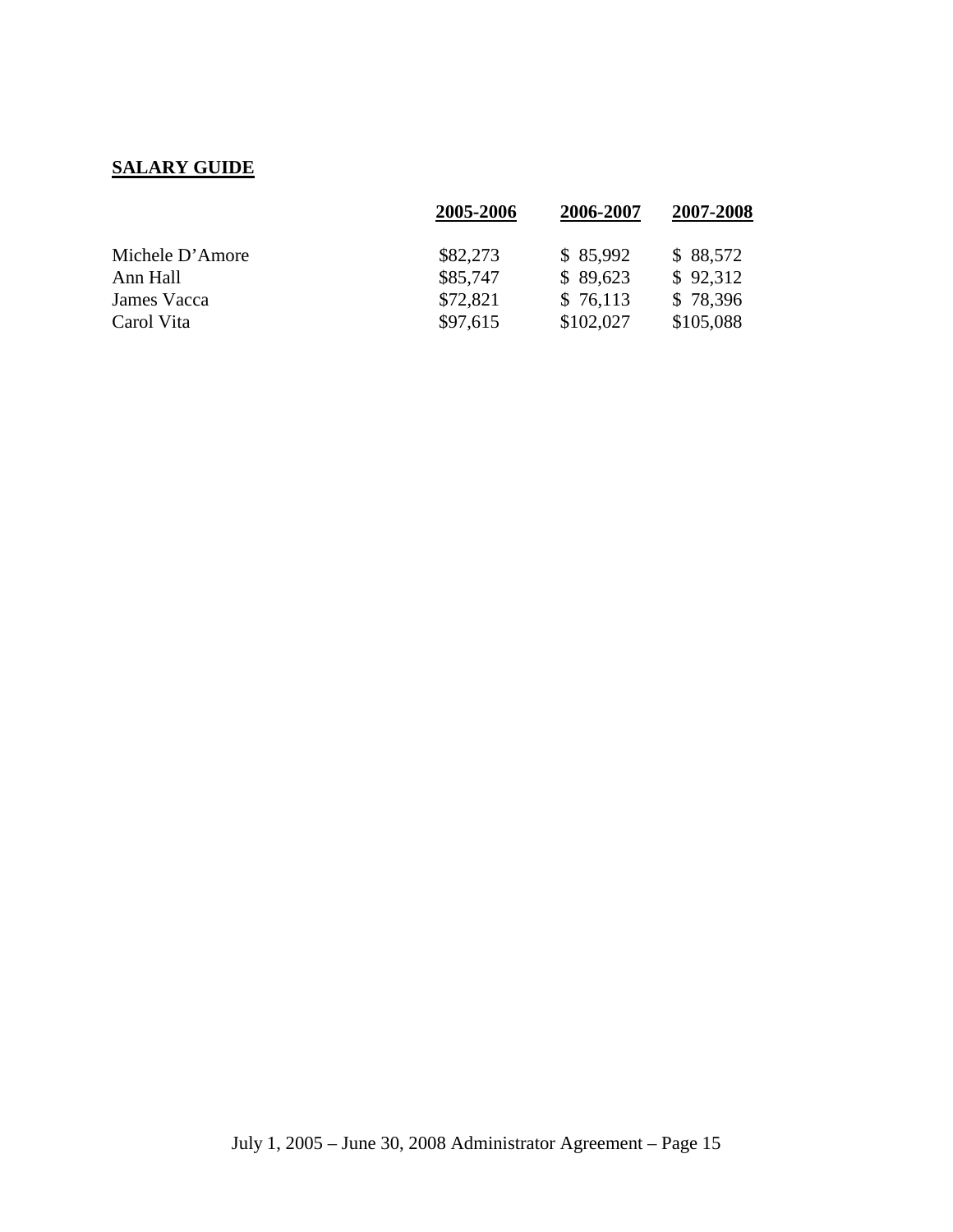# **APPENDIX A - PRESCRIPTION DRUG PLAN**

| <b>ADMINISTERED BY:</b>     | <b>Bollinger Insurance</b><br>∗                                                                                                                                                                                                                                                                                                                                                                                                                                                                                                                                                                                                                                                                                                                                                                                                                      |
|-----------------------------|------------------------------------------------------------------------------------------------------------------------------------------------------------------------------------------------------------------------------------------------------------------------------------------------------------------------------------------------------------------------------------------------------------------------------------------------------------------------------------------------------------------------------------------------------------------------------------------------------------------------------------------------------------------------------------------------------------------------------------------------------------------------------------------------------------------------------------------------------|
| <b>INSURED BY:</b>          | ∗<br><b>PCS Health Systems</b>                                                                                                                                                                                                                                                                                                                                                                                                                                                                                                                                                                                                                                                                                                                                                                                                                       |
| <b>CO-PAY DEDUCTIBLE:</b>   | \$15-Brand<br>\$7-Generic<br>\$ 1-Mail Order                                                                                                                                                                                                                                                                                                                                                                                                                                                                                                                                                                                                                                                                                                                                                                                                         |
| <b>ORAL CONTRACEPTIVES:</b> | Included                                                                                                                                                                                                                                                                                                                                                                                                                                                                                                                                                                                                                                                                                                                                                                                                                                             |
| <b>MAIL ORDER BENEFIT:</b>  | Supplies of up to 90 days are available through a<br>mail order arrangement with a \$1 deductible applied.                                                                                                                                                                                                                                                                                                                                                                                                                                                                                                                                                                                                                                                                                                                                           |
| DEPENDENT CHILDREN:         | Dependent children covered to 19; 23 if a full time student.                                                                                                                                                                                                                                                                                                                                                                                                                                                                                                                                                                                                                                                                                                                                                                                         |
| LIMITATION:                 | No payment will be made for expenses incurred for:<br>immunization agents, biological sera, blood<br>or blood plasma;<br>experimental drugs labeled "Caution-limited by<br>Federal Law to investigational use";<br>medication which is taken or administered in whole<br>or in part, at the place where it is dispensed or while a<br>person is a patient in an institution which operates or allows<br>to be operated, units premises a facility for dispensing<br>pharmaceuticals;<br>any refill dispensed more than one year from the<br>date of a physician's order;<br>more than a 34 day supply or more than 100 unit<br>doses, whichever is greater when dispensed in any<br>one prescription order. See mail order benefit above;<br>any medication which may be obtained without charge<br>through any public program, other than Medicaid. |

\* The Board reserves the right to change insurance carriers provided the new carrier provides benefits equal to or better than those in existence at the time of the change. The Association shall have the right to examine any change in carriers. (Article 13, Section F)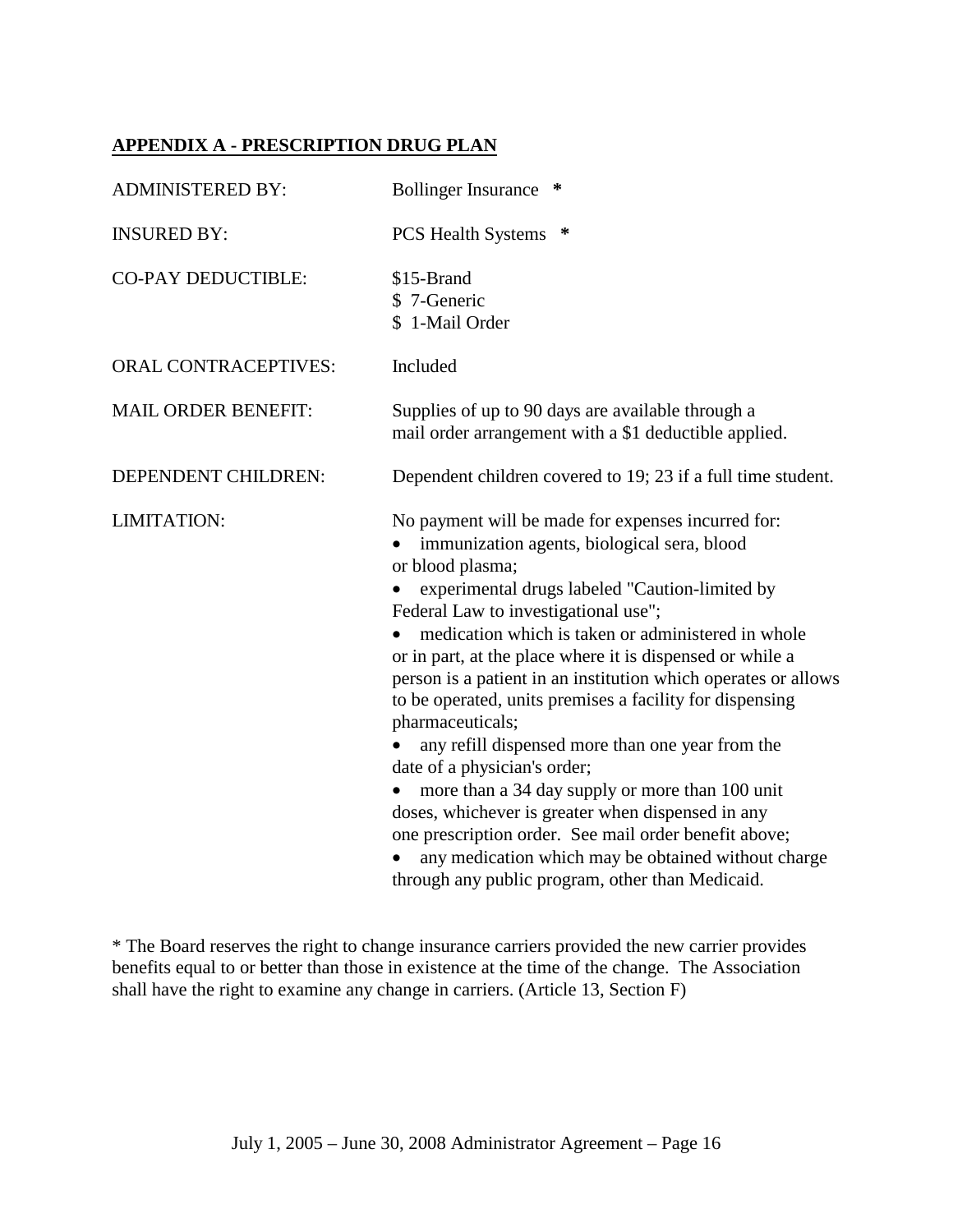# **APPENDIX B - DENTAL PLAN**

| <b>ADMINISTERED BY:</b>            | N.J. Delta Dental Plan *                                                                                                                                                                                                                                                                                                                                                                                                                                                                                                                                                                                                                                                                                                                                                                                                                                                                                                                                                                                                                                                                                                                                                                                              |
|------------------------------------|-----------------------------------------------------------------------------------------------------------------------------------------------------------------------------------------------------------------------------------------------------------------------------------------------------------------------------------------------------------------------------------------------------------------------------------------------------------------------------------------------------------------------------------------------------------------------------------------------------------------------------------------------------------------------------------------------------------------------------------------------------------------------------------------------------------------------------------------------------------------------------------------------------------------------------------------------------------------------------------------------------------------------------------------------------------------------------------------------------------------------------------------------------------------------------------------------------------------------|
| <b>INSURED BY:</b>                 | N. J.Delta Dental Plan *                                                                                                                                                                                                                                                                                                                                                                                                                                                                                                                                                                                                                                                                                                                                                                                                                                                                                                                                                                                                                                                                                                                                                                                              |
| <b>WRITTEN THROUGH:</b>            | <b>Allen Associates</b>                                                                                                                                                                                                                                                                                                                                                                                                                                                                                                                                                                                                                                                                                                                                                                                                                                                                                                                                                                                                                                                                                                                                                                                               |
| <b>DEDUCTIBLE:</b>                 | None                                                                                                                                                                                                                                                                                                                                                                                                                                                                                                                                                                                                                                                                                                                                                                                                                                                                                                                                                                                                                                                                                                                                                                                                                  |
| <b>MAXIMUM</b><br><b>BENEFITS:</b> | \$1000 payable per person, per calendar year.<br>Class I - Diagnostic and General Plan pays 100% of Reasonable<br>and Customary charges:<br>Examinations - two within a calendar year<br>a.<br><b>Emergency Treatments</b><br>$\mathbf{b}$ .<br>X-rays and Lab Tests<br>c.<br>Teeth Cleaning - Prophylaxis<br>d.<br><b>Fluoride Treatments</b><br>e.<br>f.<br><b>Space Maintainers</b><br>Class II - Plan pays 100% of Reasonable and Customary charges:<br>Anesthesia<br>a.<br>Restorative - fillings, recementing of inlays and crowns;<br>$\mathbf{b}$ .<br>crowns, inlays of gold restorations will be provided when teeth<br>cannot be restored with other materials.<br>Endodontics - pulp capping and root canal therapy.<br>$\mathbf{C}$ .<br>Periodontics - gum disease treatment and surgery.<br>d.<br>Prosthodontics - maintenance of dentures and bridges.<br>e.<br>f.<br>Oral surgery and extractions.<br>Class III - Plan pays 60% of Reasonable and Customary charges:<br>Gold and Porcelain inlays.<br>a.<br>Gold foil restorations.<br>$\mathbf{b}$ .<br>Crowns - capping of teeth (as part of bridge).<br>$\mathbf{c}$ .<br>Prosthodontics - making $\&$ installing of bridges $\&$ dentures.<br>d. |
| <b>CHILDREN:</b>                   | Unmarried children until the end of the calendar year in which they<br>turn $23$ .                                                                                                                                                                                                                                                                                                                                                                                                                                                                                                                                                                                                                                                                                                                                                                                                                                                                                                                                                                                                                                                                                                                                    |

\*The Board reserves the right to change insurance carriers provided the new carrier provides benefits equal to or better than those in existence at the time of the change. The Association shall have the right to examine any change in carriers. (Article 13, Section F)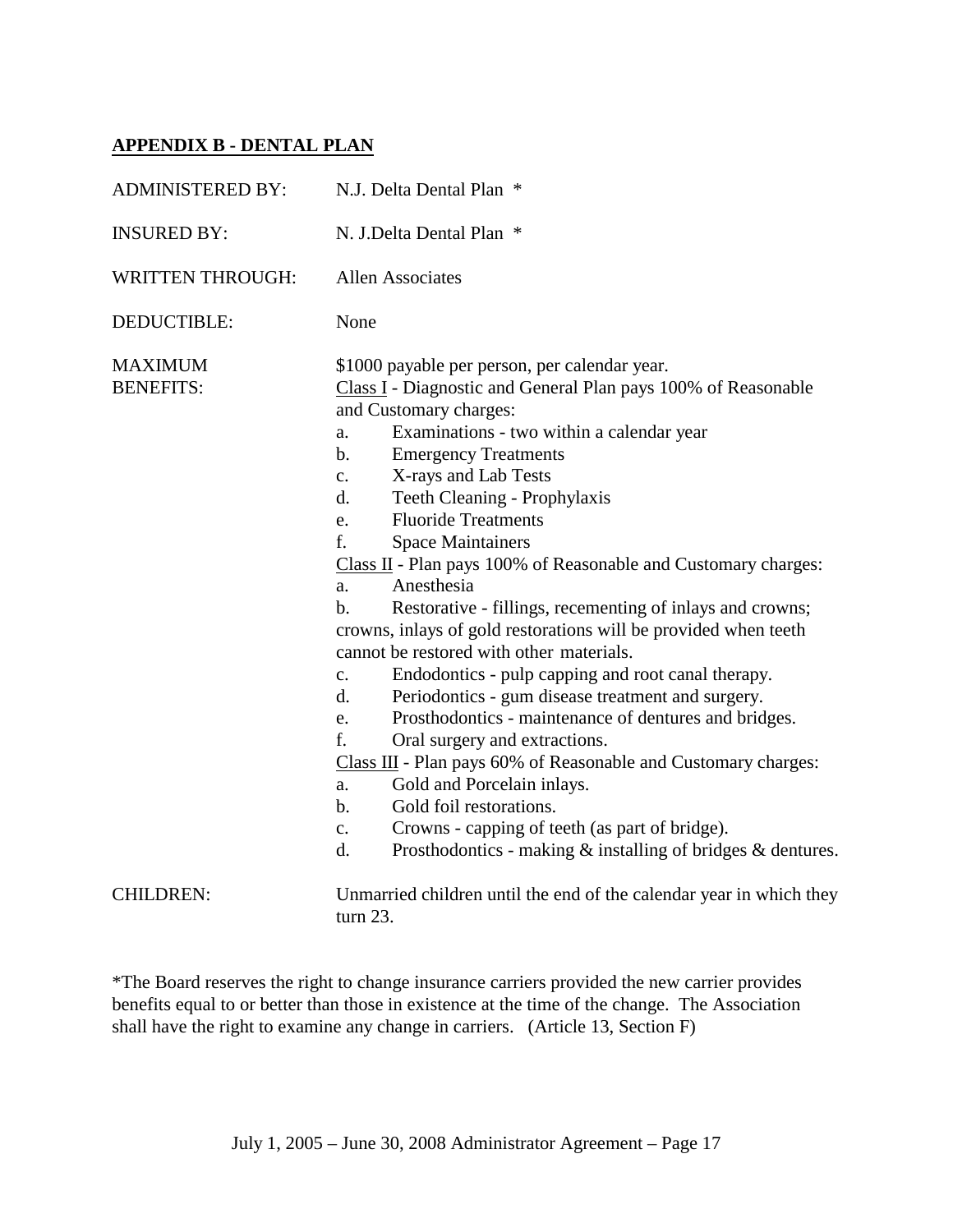# **APPENDIX C – HEALTH CAFETERIA PLAN OPT-OUT PROGRAM**

The Board of Education is offering to eligible administrators a plan whereby they can elect to waive coverage for medical plan benefits received through the Board of Education. This election is only available to those covered administrators who are eligible for health care coverage through another source, such as coverage as a dependent of a working spouse.

An eligible administrator who has access to medical benefit coverage from another source may receive 50% of the cost to the Board for said medical, dental, and/or prescription, any or all of each type of coverage, one-half payable on or before December 31 and one-half payable on or before June 30. If coverage is for only part of plan year due to eligibility or reasons below, payment will be pro-rated.

In the event the administrator elects to waive coverage, such waiver will be effective no earlier than the first day of the month immediately following the date of the waiver if newly employed or

July  $1<sup>st</sup>$  if the administrator is currently enrolled in the Board of Education medical benefits plan and the administrator will not be permitted to re-enroll in the Board of Education medical benefits plan prior to the next open enrollment period. The only exception to this limited reenrollment rule is in the event the electing administrator loses coverage under the alternative health plan as a result of:

 Termination of employment (other than due to gross misconduct) Reduction in Hours Divorce or Legal Separation Death Birth or Adoption of Child, if non-qualified under alternative plan.

In the event an administrator is no longer eligible for the alternative coverage as a result of one or more of the above, the administrator may re-enroll in the Board of Education health plan prior to an open enrollment period. In such event, the administrator must give notice of the loss of coverage and his/her election to re-enroll to the Business Administrator within sixty (60) days of the event resulting in the loss of coverage.